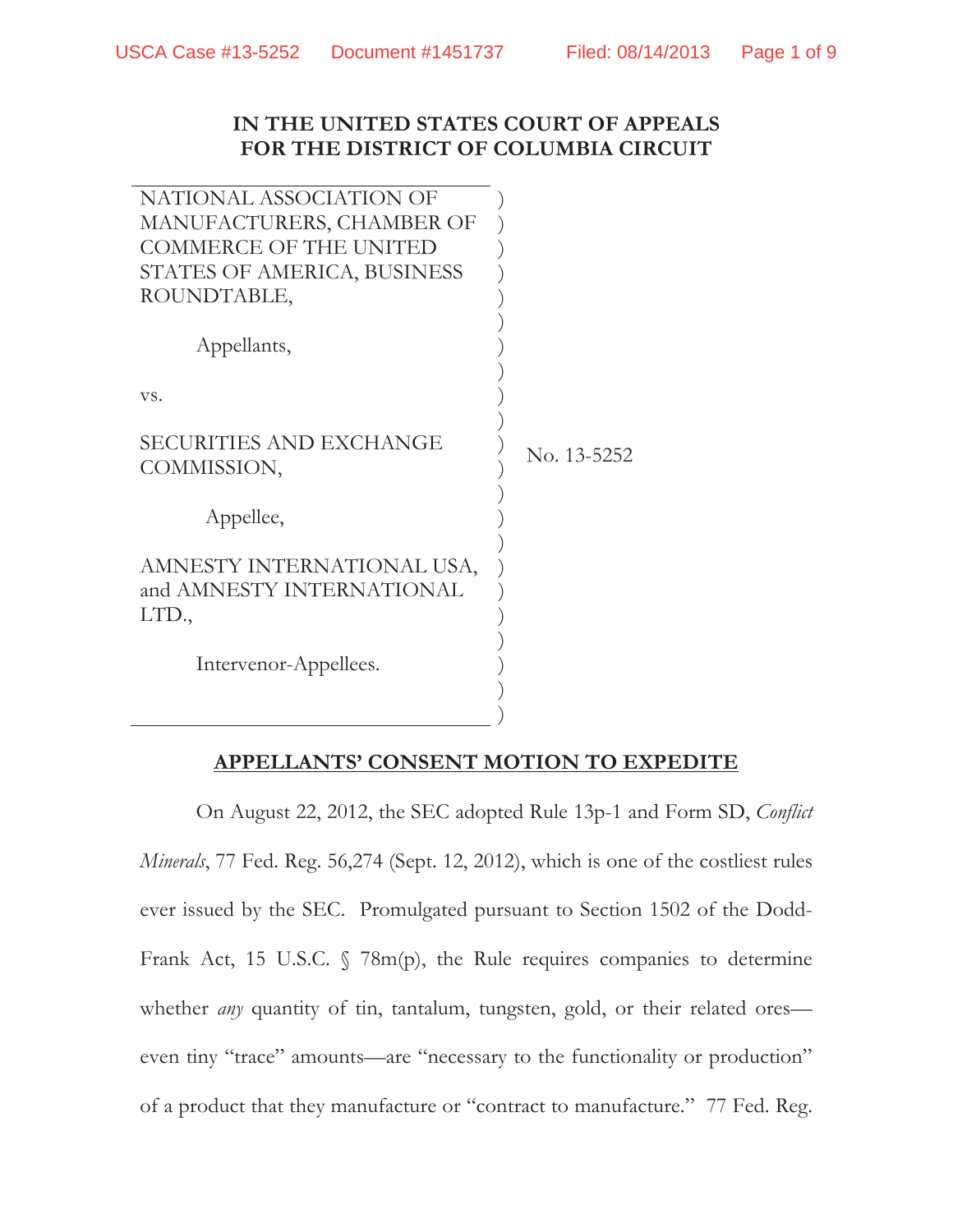at 56,279, 56,297. Companies must then conduct a "reasonable country of origin inquiry" to determine whether there is "reason to believe" that any of the minerals "may have originated" in the Democratic Republic of the Congo ("DRC") or one of the nine adjoining countries (comprising most of central Africa). *Id.* at 56,313. And, if there is such a reason to believe, companies must conduct onerous "due diligence" on the minerals' source and chain of custody, obtain a private sector audit, file a "Conflict Minerals Report" describing their due diligence measures, and publicly list and describe on their own websites which of their products were not "found to be DRC conflict free." *Id.* at 56,281, 56,313 (internal quotation marks omitted). By the SEC's own estimation, initial compliance will likely cost companies \$3 to \$4 billion. *Id.* at 56,334. And the SEC acknowledges that ongoing future compliance will cost an additional \$200 to \$600 million per year. *Id.*

On October 19, 2012, Appellants petitioned this Court to review the Rule. The Court granted Appellants' unopposed motion for expedited review, but thereafter held that it lacked jurisdiction over such petitions, *American Petroleum Institute v. SEC*, 714 F.3d 1329 (D.C. Cir. 2013), and, at Appellants' request, transferred the case to the district court. Noting the importance of prompt disposition of the case, the parties jointly asked the district court to treat the petition for review as a complaint, to decide the case on the briefs already filed in this Court, and to expedite its consideration. The district court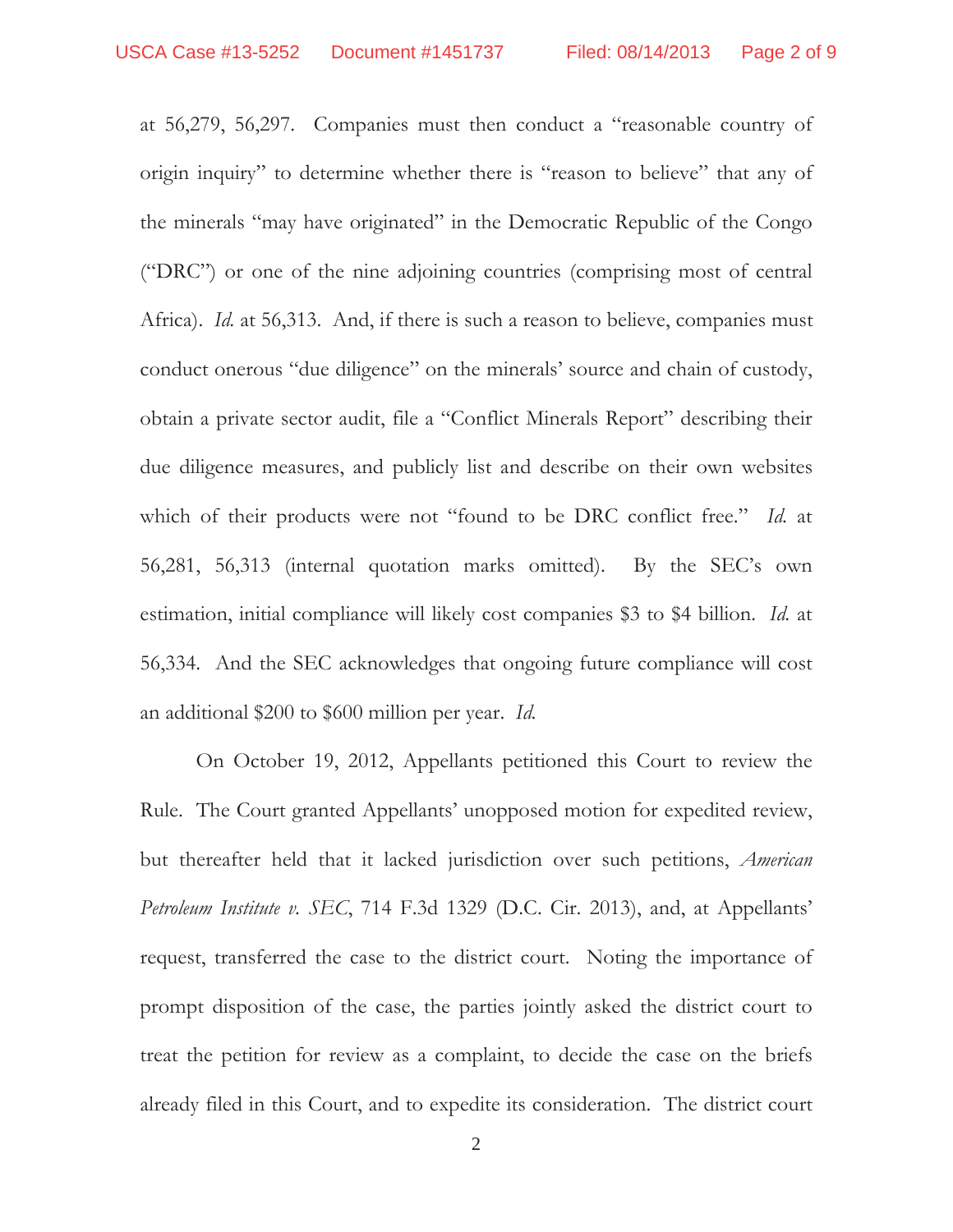granted these requests. *See* Scheduling Order at 2, *Nat'l Assoc. of Manufacturers v. SEC*, No. 1:13-cv-00635-RLW (D.D.C. May 16, 2013), ECF No. 14. On July 23, 2013, the court granted summary judgment for the Appellees. Appellants then filed a notice of appeal on August 12,  $2013.<sup>1</sup>$ 

The Appellants now respectfully request that the Court expedite this appeal. The SEC and Intervenors Amnesty International of the USA and Amnesty International Ltd. have advised Appellants that they consent to expedition and to the briefing schedule requested in this motion.

Under 28 U.S.C. § 1657, a "court shall expedite the consideration of any action . . . if good cause therefor is shown." Good cause exists to expedite an action if "the delay will cause irreparable injury and . . . the decision under review is subject to substantial challenge," or if "the public generally, or . . . persons not before the Court, have an unusual interest in prompt disposition."

<sup>&</sup>lt;sup>1</sup> The district court entered a memorandum opinion and a separate order denying Appellants' motion for summary judgment and granting Appellee and Intervenor-Appellees' cross-motions for summary judgment, thereby disposing of all claims in the case. It is unclear whether the district court intended the order to act as the separate judgment that Federal Rule of Civil Procedure 58(a) requires. Counsel contacted chambers to inquire and was informed that the district court ordinarily does not enter separate judgments when disposing of a case upon motions for summary judgment. Counsel also contacted the district court clerk's office, and was informed that the Clerk does not enter judgments, considering it a matter for chambers. *See* Fed. R. Civ. P. 58(b)(1). The notice of appeal is effective whether or not a separate judgment has been entered. *FirsTier Mortg. Co. v. Investors Mortg. Ins. Co.*, 498 U.S. 269, 277 (1991); *Outlaw v. Airtech Air Conditioning and Heating, Inc.*, 412 F.3d 156, 162-63 (D.C. Cir. 2005).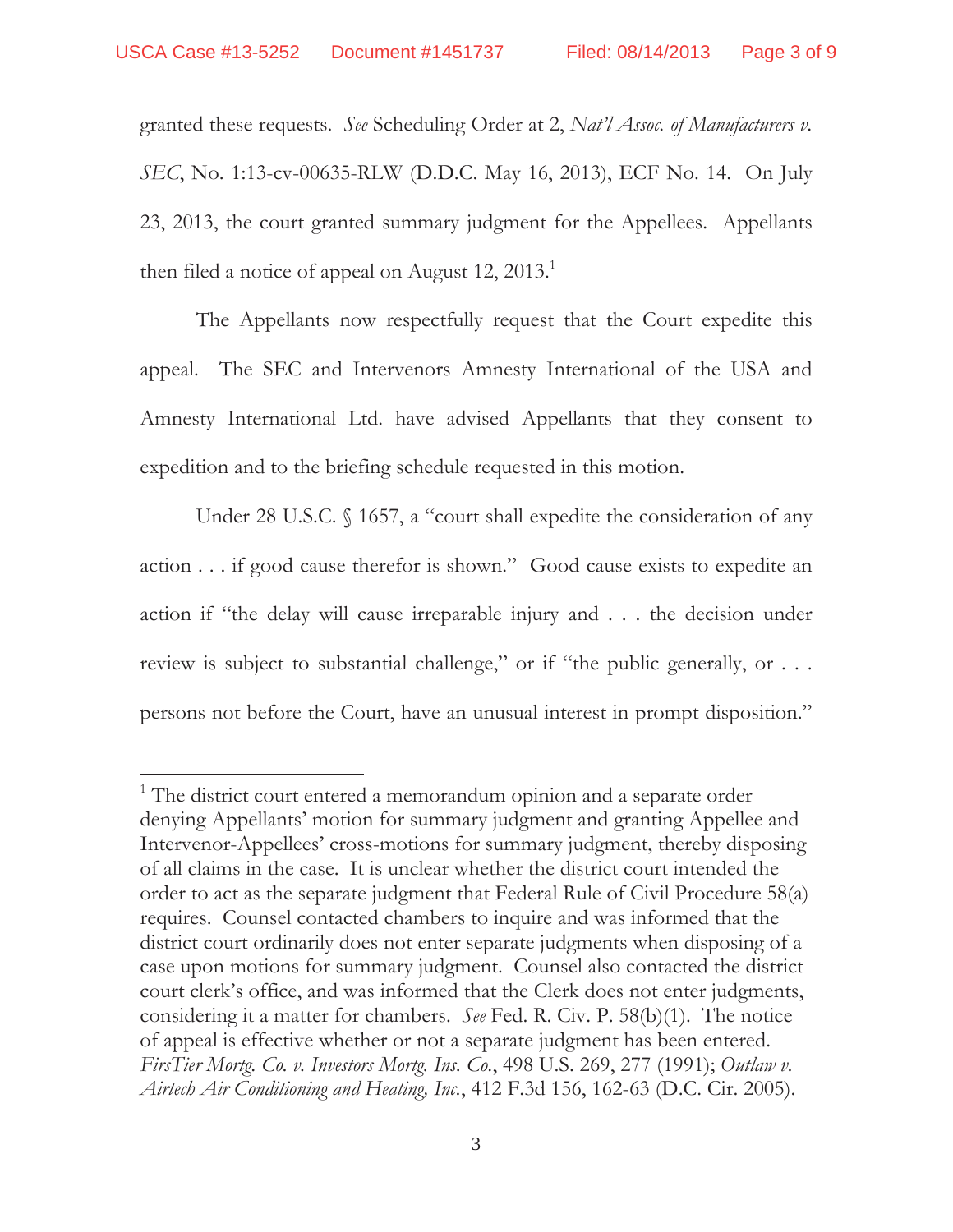U.S. Court of Appeals for the D.C. Circuit, *Handbook of Practice and Internal Procedures* at 33 (2011). Both of these standards are satisfied here.

 1. First, delay will cause Appellants irreparable injury because the Rule will impose extraordinary costs upon them which cannot be recovered. Appellants are a trade association, a business federation, and an association of chief executive officers, collectively representing thousands of publicly traded companies, many of which are burdened with the astronomical costs of the Rule. Many of Appellants' members are public companies which manufacture or contract to manufacture products that may contain tin, tantalum, tungsten, gold, or their related ores. These minerals are widely used throughout manufacturing. Complex products, moreover, may contain thousands of separate parts, each with its own extensive supply chain that can involve layers of separate companies within the United States and abroad. The Rule therefore requires them to expend enormous sums attempting to determine whether they manufacture or contract to manufacture products covered by the Rule, whether minerals present in their products may have originated in the DRC or one of the nine adjoining countries, and whether the minerals may have been derived from ores obtained from mines that are or were under the control of certain armed groups at particular points in time, as well as to prepare and file disclosures or reports. As noted, the SEC has acknowledged that compliance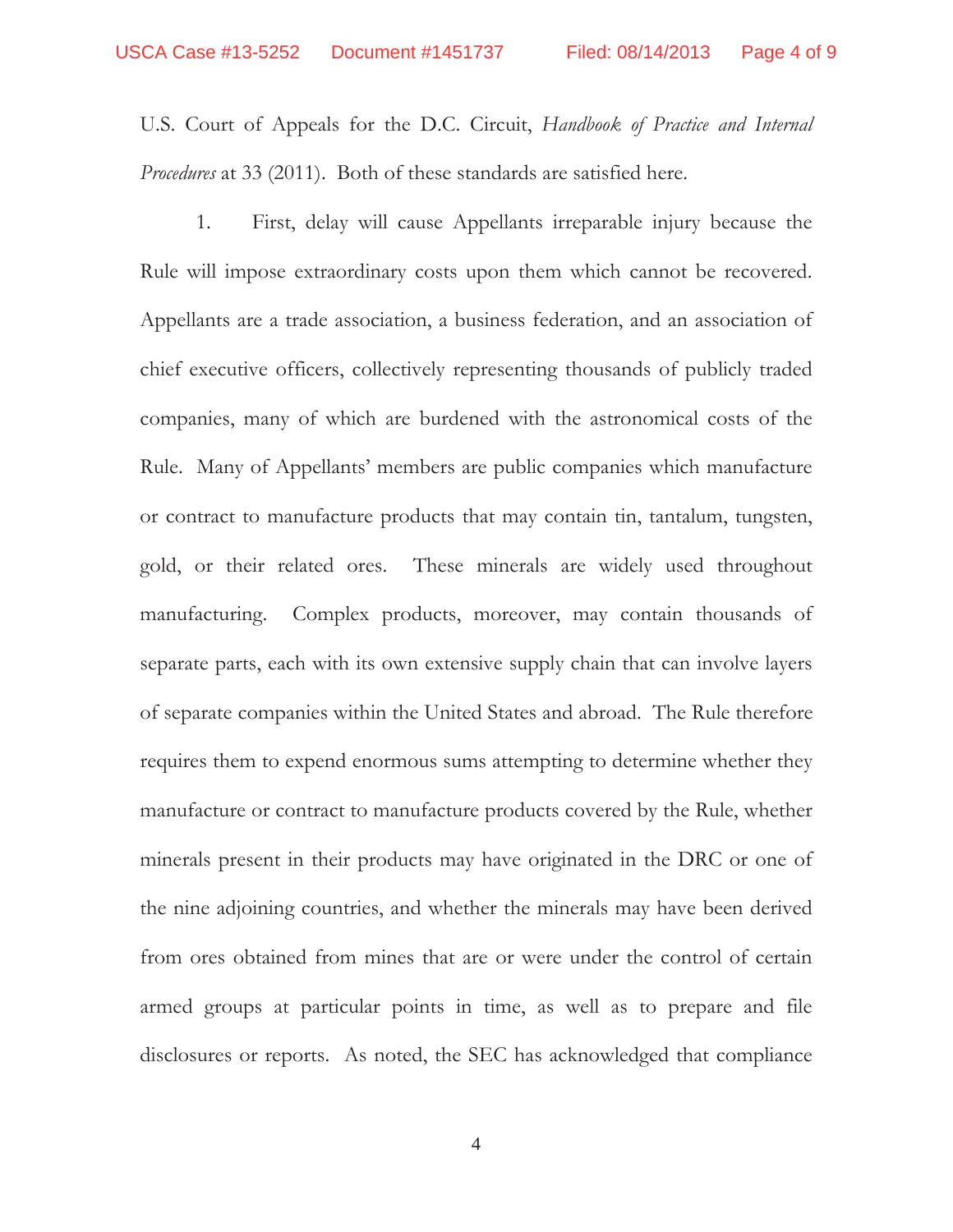with the Rule will cost companies hundreds of millions of dollars for each compliance period, in addition to billions of dollars for initial compliance.

 Appellants' members have already incurred some of the Rule's costs while this litigation is ongoing, since the first compliance period began on January 1, 2013. The expedited review schedule that Appellants propose, however, with briefing concluding in November of 2013, will greatly increase the possibility that the case can be decided before the first disclosures and reports under the Rule would be due, in May of 2014. If Appellants' challenge is successful, expedited consideration would help spare Appellants at least some of the costs of preparing, auditing, and filing the reports, as well as the costs of ongoing compliance in 2014. It would also spare Appellants the irreparable First Amendment injury of being forced to state on their own websites that certain of their products have not been found to be "DRC conflict free."

 Moreover, the appeal raises substantial legal challenges to the Rule and the decision below. Among other errors, the Commission's economic analysis of the Rule is grossly inadequate, in violation of 15 U.S.C. § 78c(f) and 15 U.S.C. § 78w(a)(2). Indeed, the Commission never estimated the benefits of the Rule and even acknowledged that there might be no benefits at all. 77 Fed. Reg. at 56,335.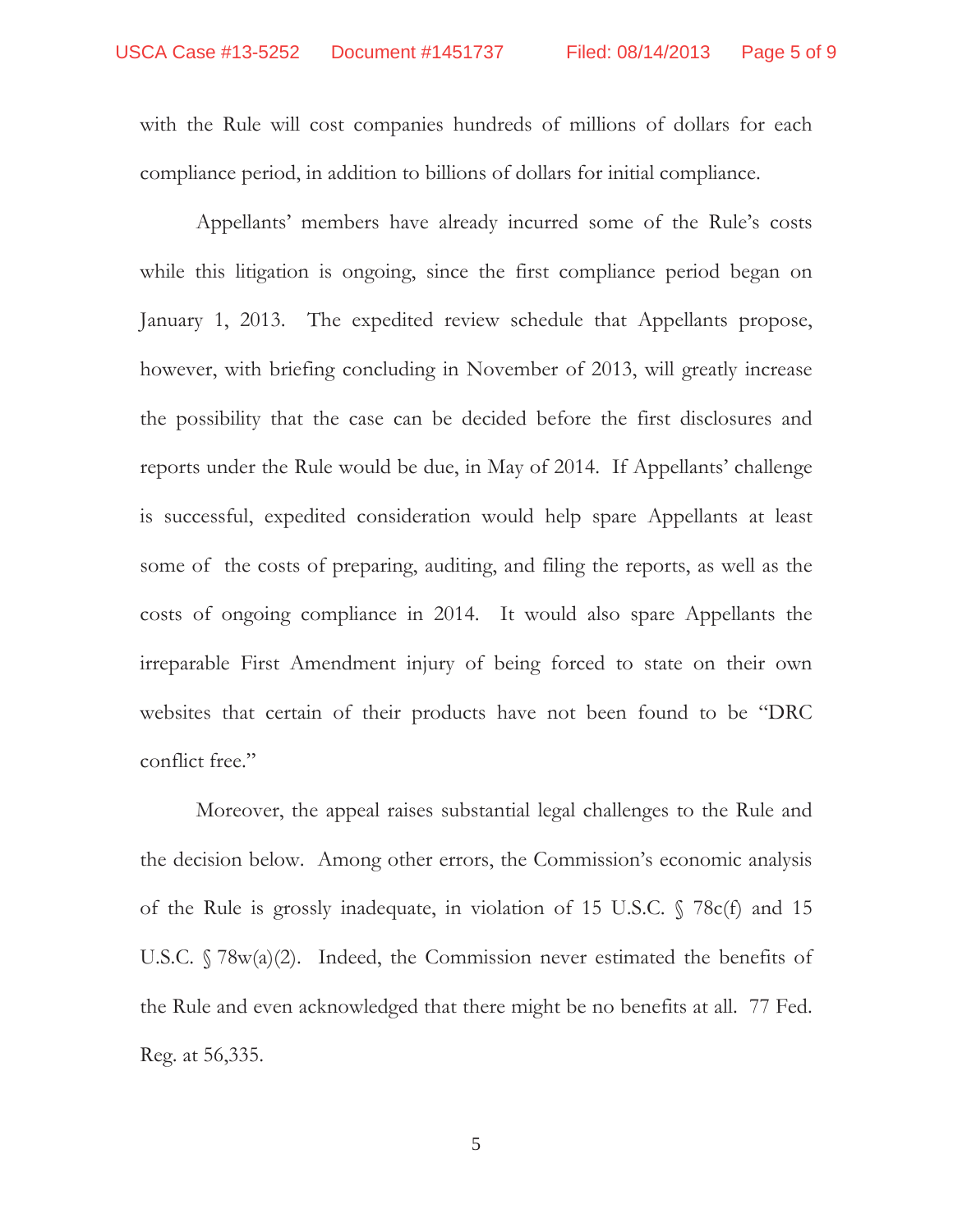The Commission also misinterpreted Section 1502. For example, it wrongly concluded that the statutory text left it no authority to create a *de minimis* exception despite its general exemptive authority, wrongly interpreted the term "manufacture" as including those who "contract to manufacture," and wrongly interpreted the term "did originate" to mean "reason to believe . . . may have originated." *Id.* at 56,280, 56,290, 56,298. In addition, 15 U.S.C. § 78m(p) compels speech in violation of the First Amendment.

 2. Finally, non-parties and the public at large also have an unusual and exceedingly strong interest in prompt disposition of this case. Other companies are suffering many of the same harms from the Rule discussed above. In fact, non-public companies from all across the globe incur costs because they are part of the global supply chains that provide products to public companies, and thus must participate in the "reasonable country of origin inquiry" and "due diligence" mandated by the Rule. 77 Fed. Reg. at 56,288. The Rule is also of widespread public interest: It received thousands of public comments, including comments from members of Congress, executive departments, and international organizations. Expedited review will help to ensure that outstanding uncertainty about the validity of the Rule and the statute will be resolved as soon as feasible.

 As noted above, Appellants have consulted with the SEC and Intervenors concerning this motion, and the SEC and Intervenors have advised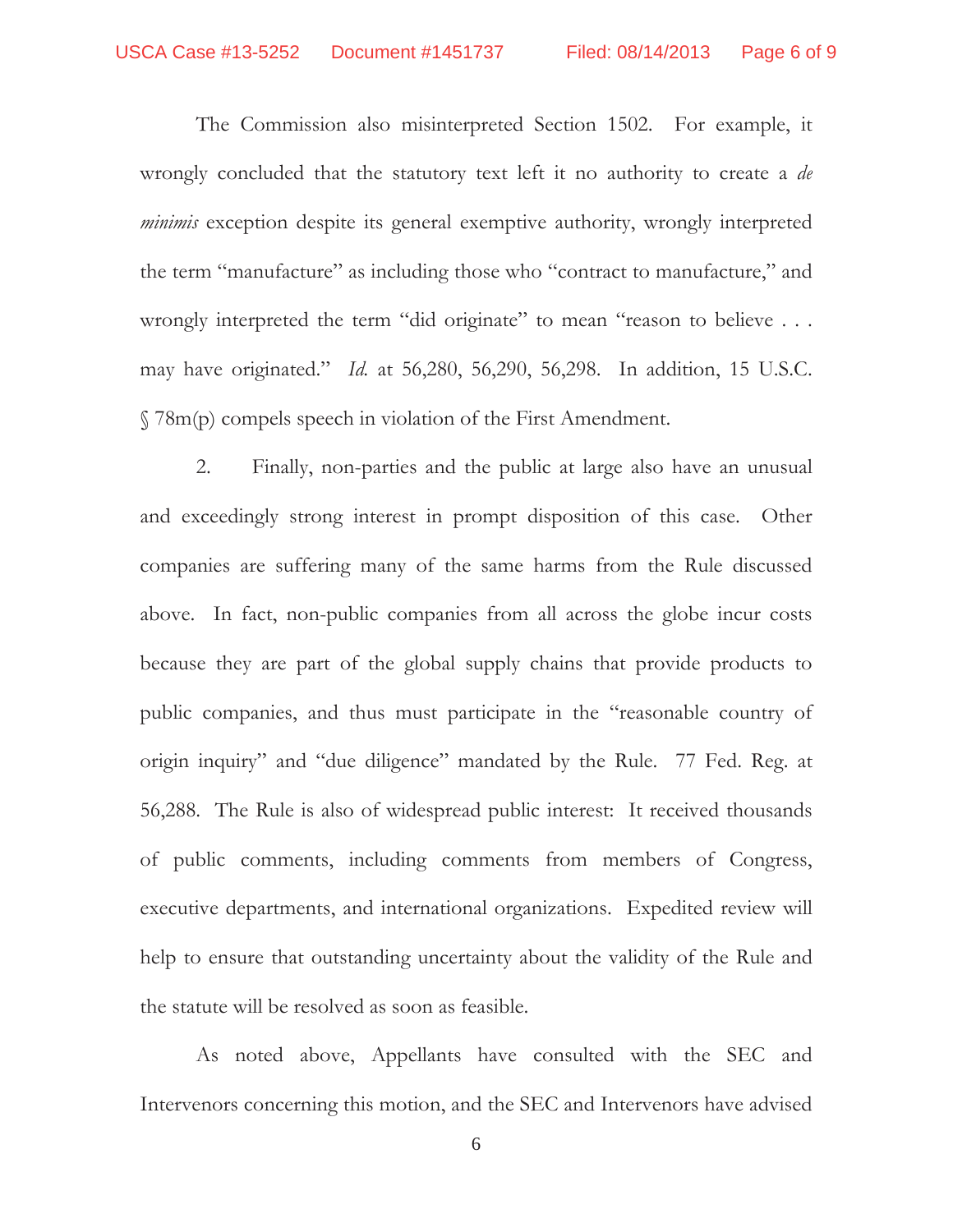that they consent to expedited consideration. Appellants, the SEC, and

Intervenors have agreed upon the following proposed briefing schedule:

| Appellants' Opening Brief                                                                | September 11, 2013 |
|------------------------------------------------------------------------------------------|--------------------|
| Briefs of Any Amici In Support of<br>Appellants                                          | September 18, 2013 |
| Appellee's Brief                                                                         | October 23, 2013   |
| Briefs of Intervenor-Appellees And October 30, 2013<br>Any Amici In Support of Appellees |                    |
| Appellants' Reply Brief                                                                  | November 13, 2013  |

For the foregoing reasons and good cause shown, Appellants respectfully request that consideration of this matter be expedited, that the Court issue an order setting the above briefing schedule, and that the Court direct the Clerk to schedule oral argument on the earliest available date following the completion of briefing.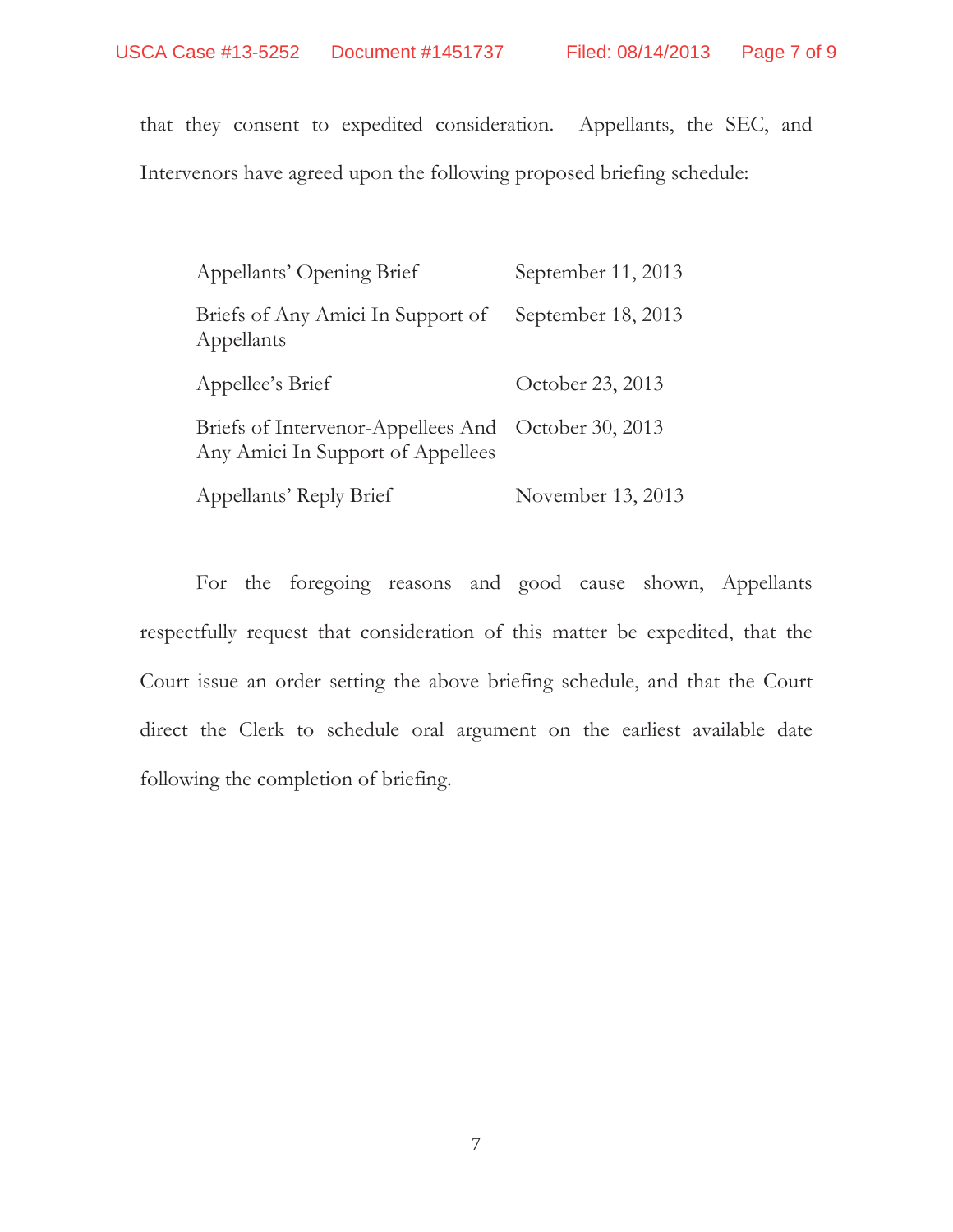Dated: August 14, 2013 Respectfully submitted,

/s/ Peter D. Keisler Peter D. Keisler *Counsel of Record*  Jonathan F. Cohn Erika L. Myers Sidley Austin LLP 1501 K St., NW Washington, DC 20005 202.736.8027 *Counsel for Appellants the National Association of Manufacturers, the Chamber of Commerce of the United States of America, and Business Roundtable* 

*Of Counsel*: Rachel L. Brand Steven P. Lehotsky National Chamber Litigation Center, Inc. 1615 H St., NW Washington, DC 20062 202.463.5337 *Counsel for Appellant the Chamber of Commerce of the United States of America* 

*Of Counsel:*  Quentin Riegel National Association of Manufacturers 733 10th St., NW Suite 700 Washington, DC 20001 202.637.3000 *Counsel for Appellant the National Association of Manufacturers* 

*Of Counsel:*  Maria Ghazal Business Roundtable 300 New Jersey Ave., NW Suite 800 Washington, DC 20001 202.496.3268 *Counsel for Appellant Business Roundtable*